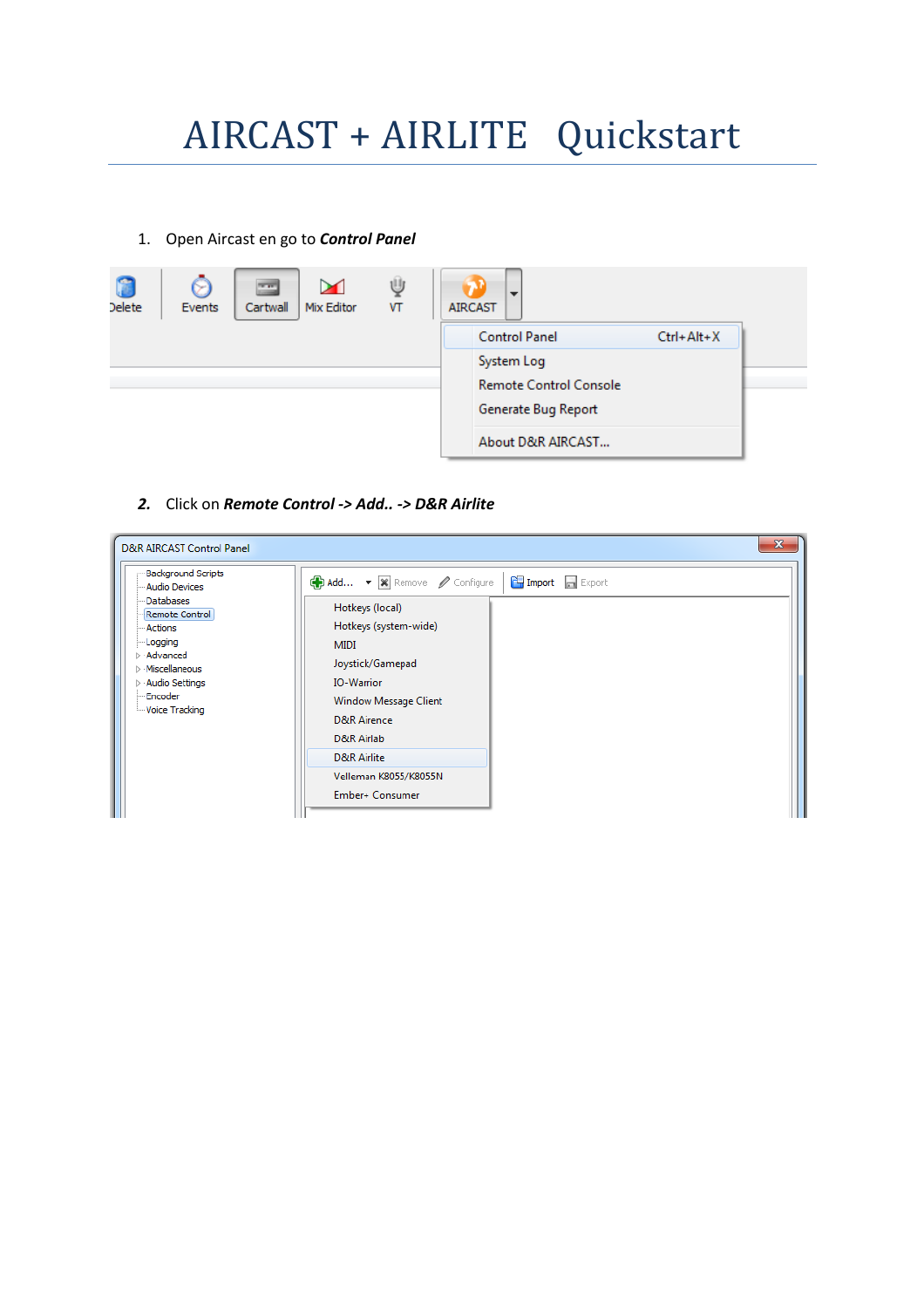# **D&R Airlite Configuration**

### **Players**

#### **Assignment**

In the *Players* tab you can assign Player 1 and Player 2 to one of the physical USB channels of the mixer: USB1, USB2, USB3, USB4 respectively Channel 4, 5, 6, 7.

#### **Options**

• *Automatic PFL switch*

- Opens directly the CUE player window when pressing CUE switch on the mixer.

• *Use PAUSE/STOP*

- PAUSE/STOP the player with the faderstart

| $\overline{\mathbf{x}}$<br><b>D&amp;R Airlite Configuration</b> |  |  |  |  |  |  |
|-----------------------------------------------------------------|--|--|--|--|--|--|
| Players<br>Cartwall<br>Switches Advanced                        |  |  |  |  |  |  |
| Playlist 1                                                      |  |  |  |  |  |  |
| Player 1<br>Player 2                                            |  |  |  |  |  |  |
| Assignment                                                      |  |  |  |  |  |  |
| USB channel used by this player:<br>none<br>۰                   |  |  |  |  |  |  |
| Options                                                         |  |  |  |  |  |  |
| V Automatic PFL switch<br>√ Use PAUSE/STOP                      |  |  |  |  |  |  |
|                                                                 |  |  |  |  |  |  |
|                                                                 |  |  |  |  |  |  |
|                                                                 |  |  |  |  |  |  |
|                                                                 |  |  |  |  |  |  |
|                                                                 |  |  |  |  |  |  |
|                                                                 |  |  |  |  |  |  |
|                                                                 |  |  |  |  |  |  |
|                                                                 |  |  |  |  |  |  |
|                                                                 |  |  |  |  |  |  |
|                                                                 |  |  |  |  |  |  |
|                                                                 |  |  |  |  |  |  |
|                                                                 |  |  |  |  |  |  |
| OK<br>Apply<br>Cancel                                           |  |  |  |  |  |  |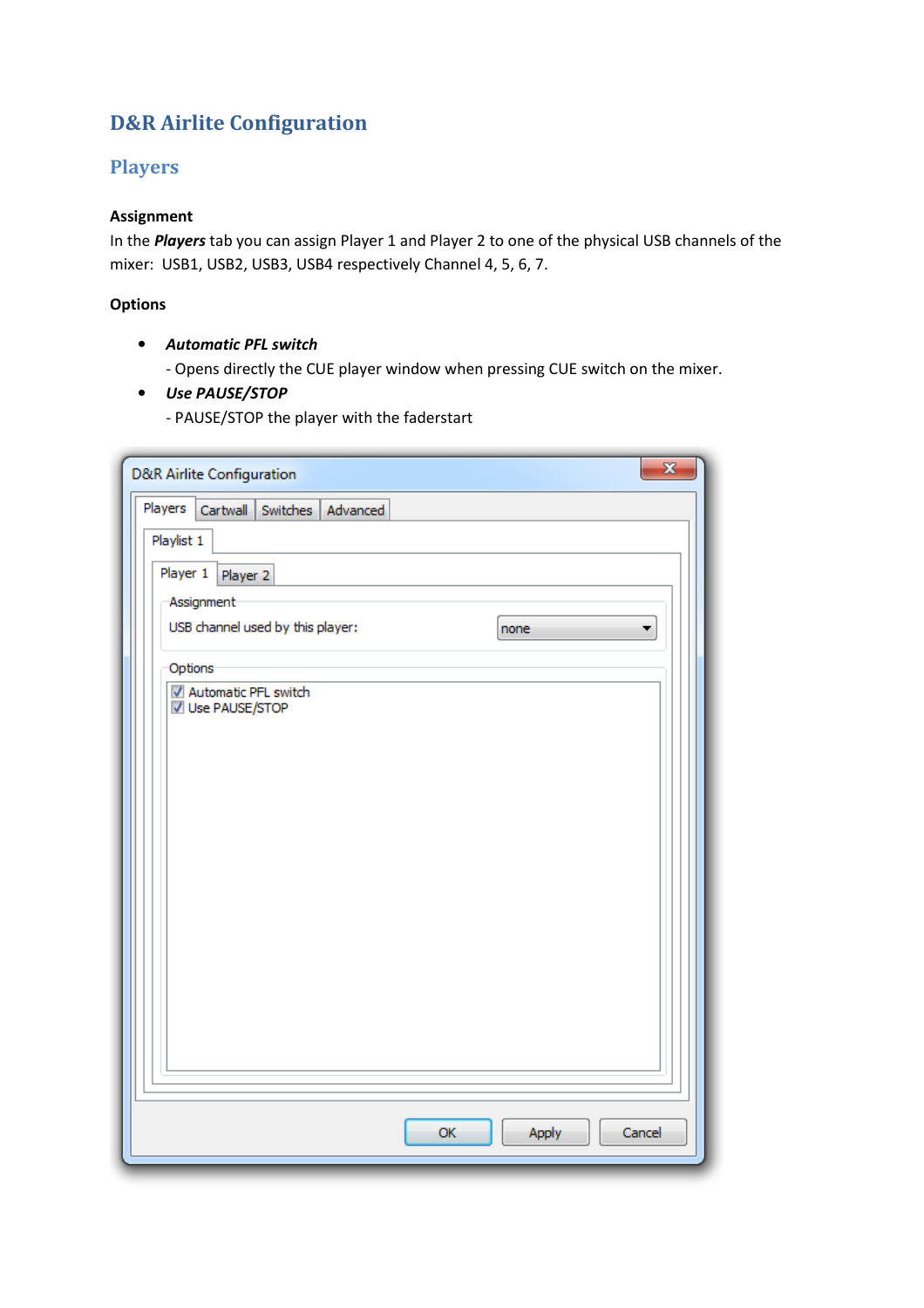# **Cartwall**

In the *Cartwall* tab you can configure the functionality of the 16 control switches. Switches are arranged in two colomns A and B and numbered from top to bottom 1..8.

#### • *Use control switches for cartwall*

- The control buttons are assigned directly to the cartwall for start/stop jingles.

In the *Color Settings* you can configure the behaviour of the LED behind the control switch for all separate States. LED's can be red, green or off and blink in slow, normal and fast mode.

| Switches Advanced<br>Players<br>V Use control switches for cartwall<br>Buttons to use for Cartwall |       |                                          |                    |        |  |
|----------------------------------------------------------------------------------------------------|-------|------------------------------------------|--------------------|--------|--|
| "A" Buttons                                                                                        |       |                                          |                    |        |  |
| Color Settings                                                                                     |       |                                          |                    |        |  |
| <b>State</b>                                                                                       | Color | <b>Blink</b>                             | <b>Blink Color</b> | Speed  |  |
| Empty                                                                                              | off   | <b>Blink</b>                             | off                | Normal |  |
| Loading                                                                                            | off   | <b>Blink</b>                             | off                | Normal |  |
| Playing                                                                                            | Red   | <b>Blink</b>                             | off                | Normal |  |
| Fading                                                                                             | Red   | F<br><b>Blink</b>                        | off                | Normal |  |
| Error                                                                                              | Red   | $\overline{\mathcal{J}}$<br><b>Blink</b> | off                | Fast   |  |
| Paused                                                                                             | Green | F<br><b>Blink</b>                        | off                | Normal |  |
| Stopped                                                                                            | Green | F<br><b>Blink</b>                        | off                | Normal |  |
|                                                                                                    |       |                                          |                    |        |  |
|                                                                                                    |       |                                          |                    |        |  |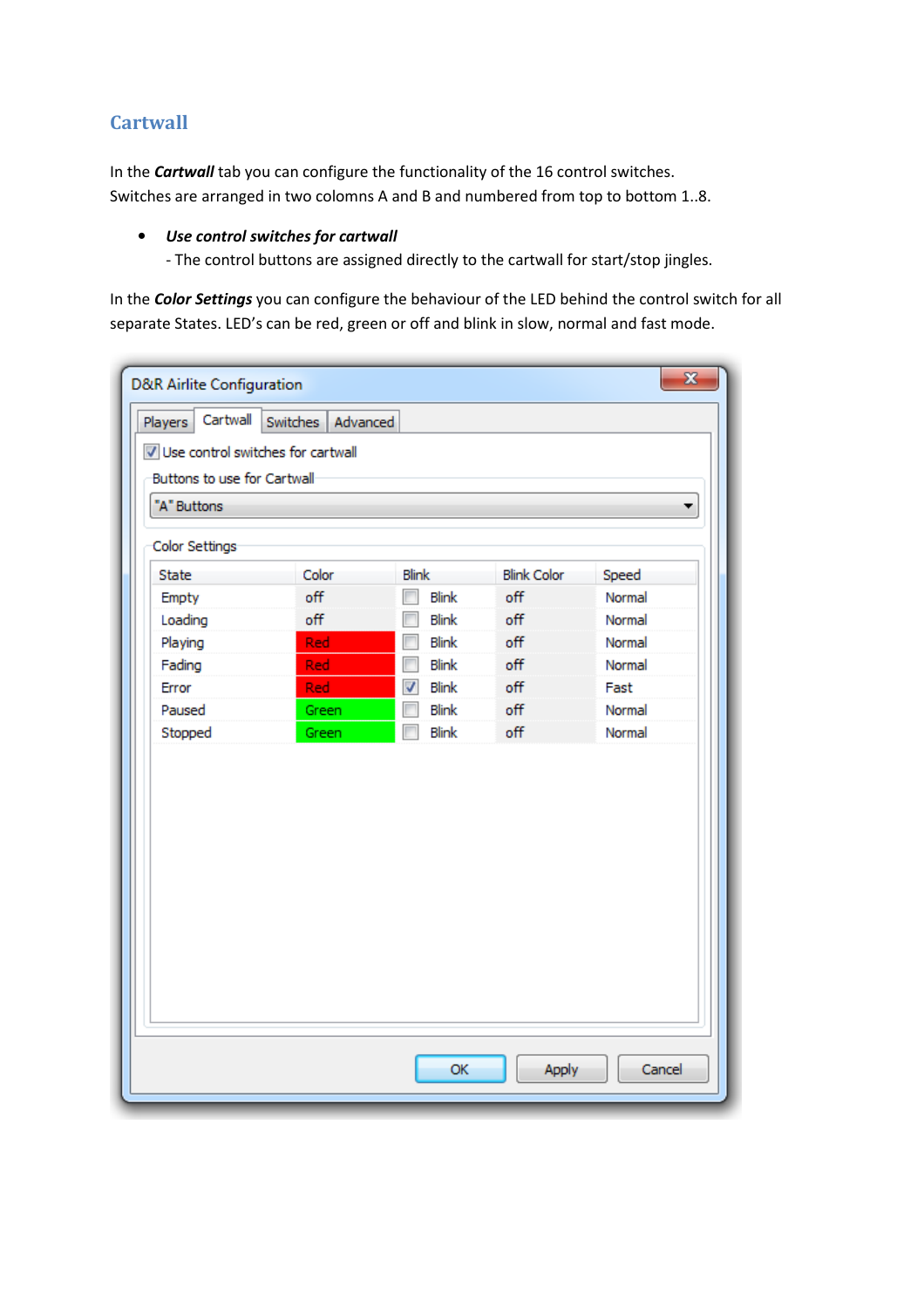# **Switches**

In the *Switches* tab you can assign any function available in Aircast to one of the 16 control switches on the Airlite. In such a way you can use the control switches as a remote control for Aircast.

| $\mathbf{x}$<br><b>D&amp;R Airlite Configuration</b> |                                                           |     |  |  |  |  |
|------------------------------------------------------|-----------------------------------------------------------|-----|--|--|--|--|
| Cartwall<br><b>Players</b>                           | Switches<br>Advanced                                      |     |  |  |  |  |
| Switch                                               | On                                                        | Off |  |  |  |  |
| Button 1A                                            | ۰                                                         |     |  |  |  |  |
| Button 2A                                            | ALL PLAYERS START                                         | A.  |  |  |  |  |
| Button 3A                                            | ALL PLAYERS STOP                                          | ш   |  |  |  |  |
| Button 4A                                            | <b>AUTOMATION 1 BREAK</b>                                 |     |  |  |  |  |
| <b>Button 5A</b>                                     | <b>AUTOMATION 1 FORCENEXT</b><br><b>AUTOMATION 1 NEXT</b> |     |  |  |  |  |
| Button 6A                                            | <b>AUTOMATION 1 OFF</b>                                   |     |  |  |  |  |
| <b>Button 7A</b>                                     | <b>AUTOMATION 1 ON</b>                                    |     |  |  |  |  |
|                                                      | AUTOMATION 1 ON/OFF<br><b>AUTOMATION 1 PLAY</b>           |     |  |  |  |  |
| Button 8A                                            | <b>AUTOMATION 1 STOP</b>                                  |     |  |  |  |  |
| Button 1B                                            | BROWSER CURSOR DOWN                                       |     |  |  |  |  |
| Button 2B                                            | <b>BROWSER CURSOR LEFT</b><br>BROWSER CURSOR RIGHT        |     |  |  |  |  |
| Button 3B                                            | BROWSER CURSOR UP                                         |     |  |  |  |  |
| Button 4B                                            | <b>BROWSER DESELECT</b>                                   |     |  |  |  |  |
| Button 5B                                            | <b>BROWSER FOCUS</b>                                      |     |  |  |  |  |
| Button 6B                                            | <b>BROWSER HIDE</b><br><b>BROWSER INSERT</b>              |     |  |  |  |  |
| Button 7B                                            | BROWSER INSERT BOTTOM                                     |     |  |  |  |  |
| Button 8B                                            | BROWSER INSERT CURSOR                                     |     |  |  |  |  |
|                                                      | BROWSER INSERT NEXT                                       |     |  |  |  |  |
|                                                      | BROWSER INSERT TOP<br><b>BROWSER NEXT</b>                 |     |  |  |  |  |
|                                                      | <b>BROWSER PREVIOUS</b>                                   |     |  |  |  |  |
|                                                      |                                                           |     |  |  |  |  |
|                                                      |                                                           |     |  |  |  |  |
|                                                      |                                                           |     |  |  |  |  |
|                                                      |                                                           |     |  |  |  |  |
|                                                      |                                                           |     |  |  |  |  |
|                                                      |                                                           |     |  |  |  |  |
| OK<br>Apply<br>Cancel                                |                                                           |     |  |  |  |  |